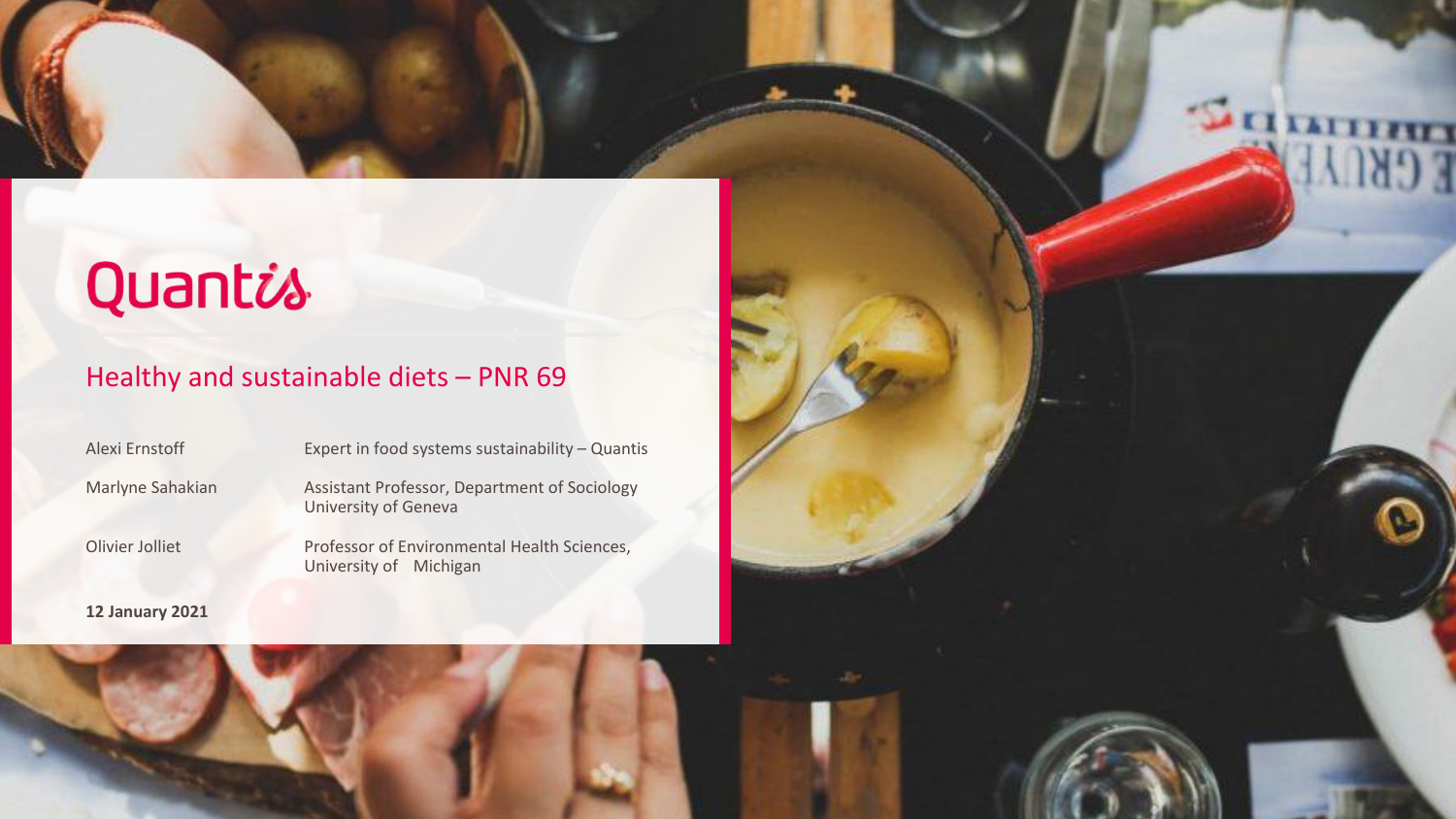#### **What do these things have in common?**



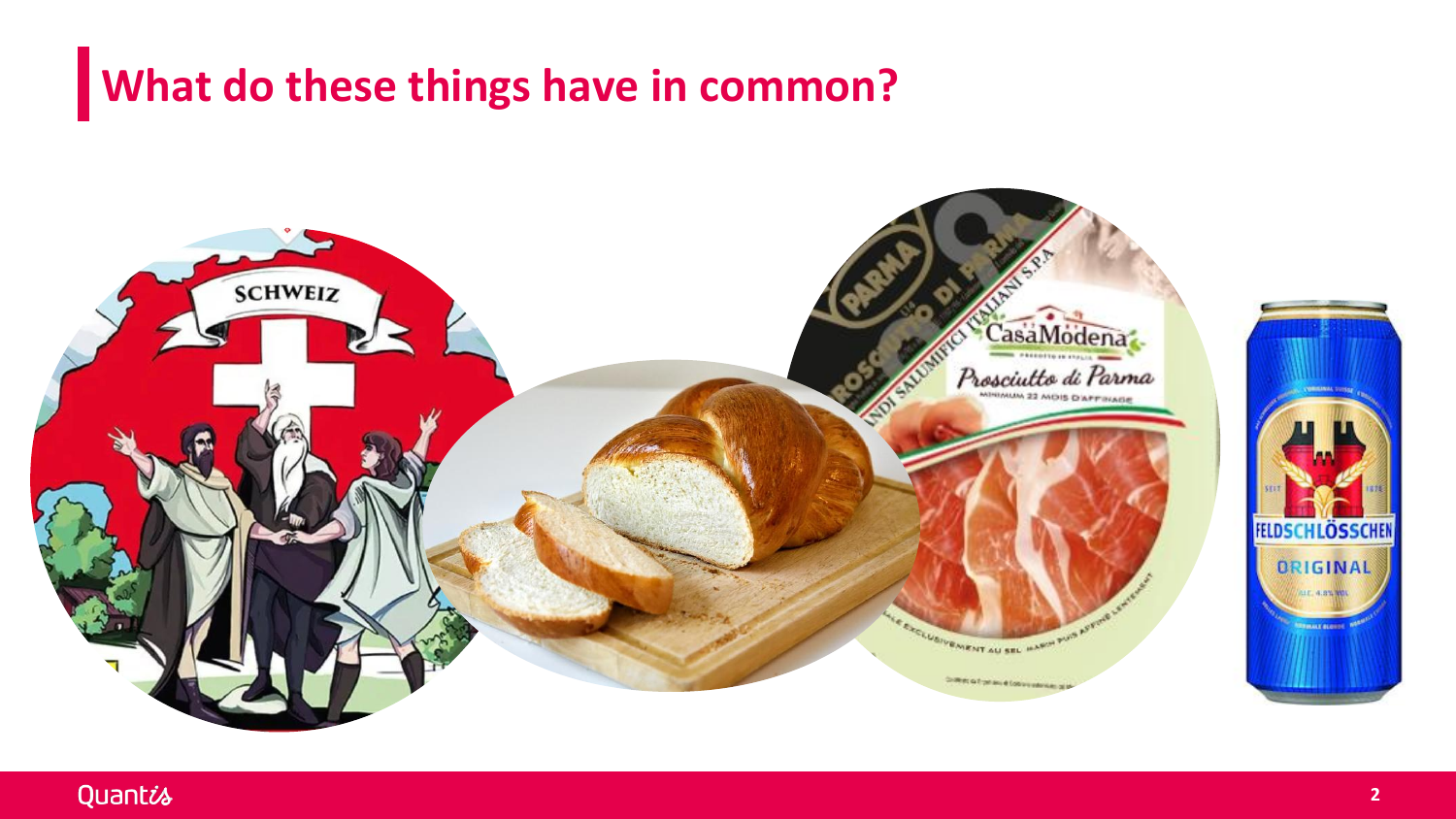### **Priority areas for win-win policies**

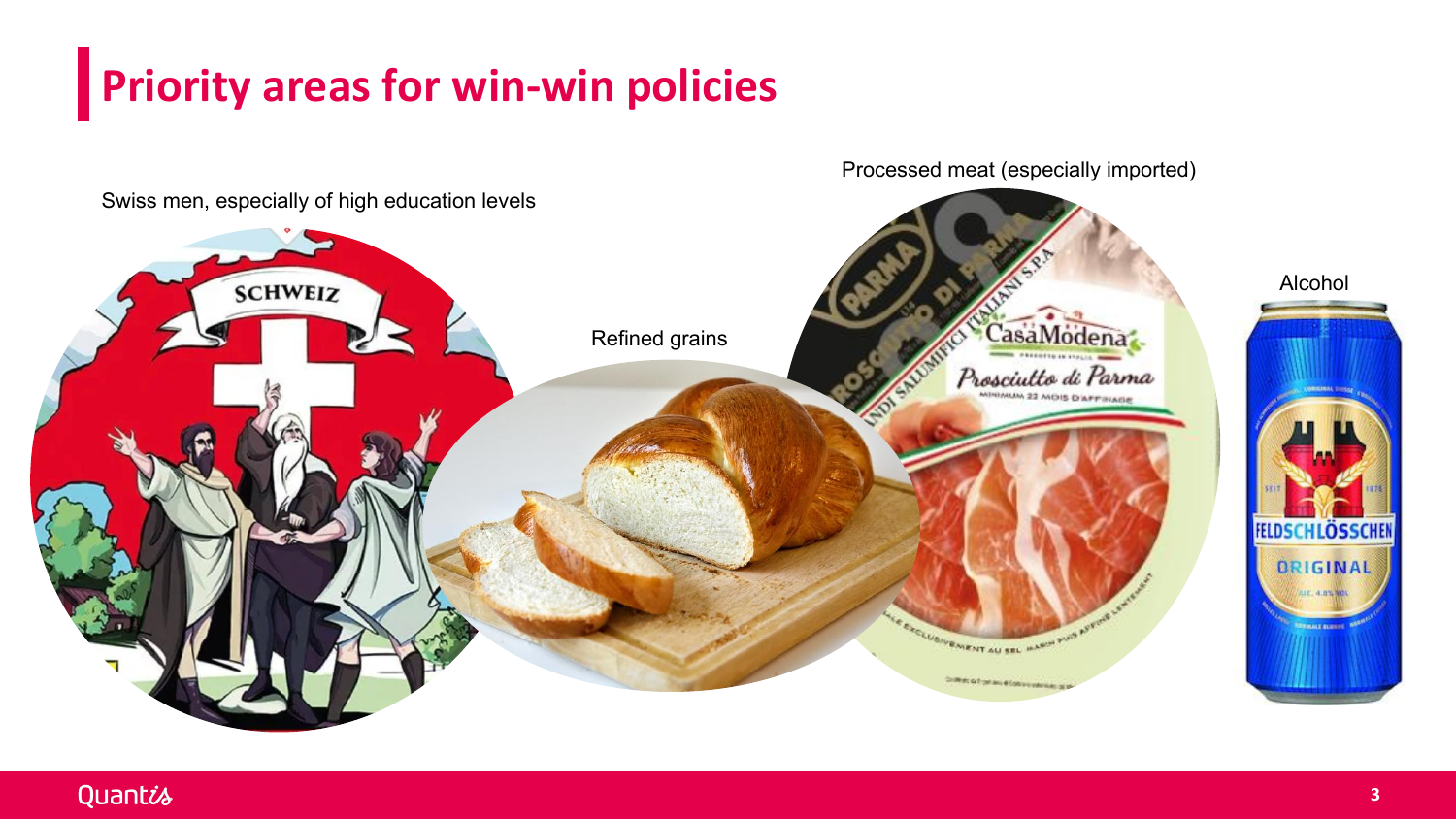#### **How to determine where to prioritize?**

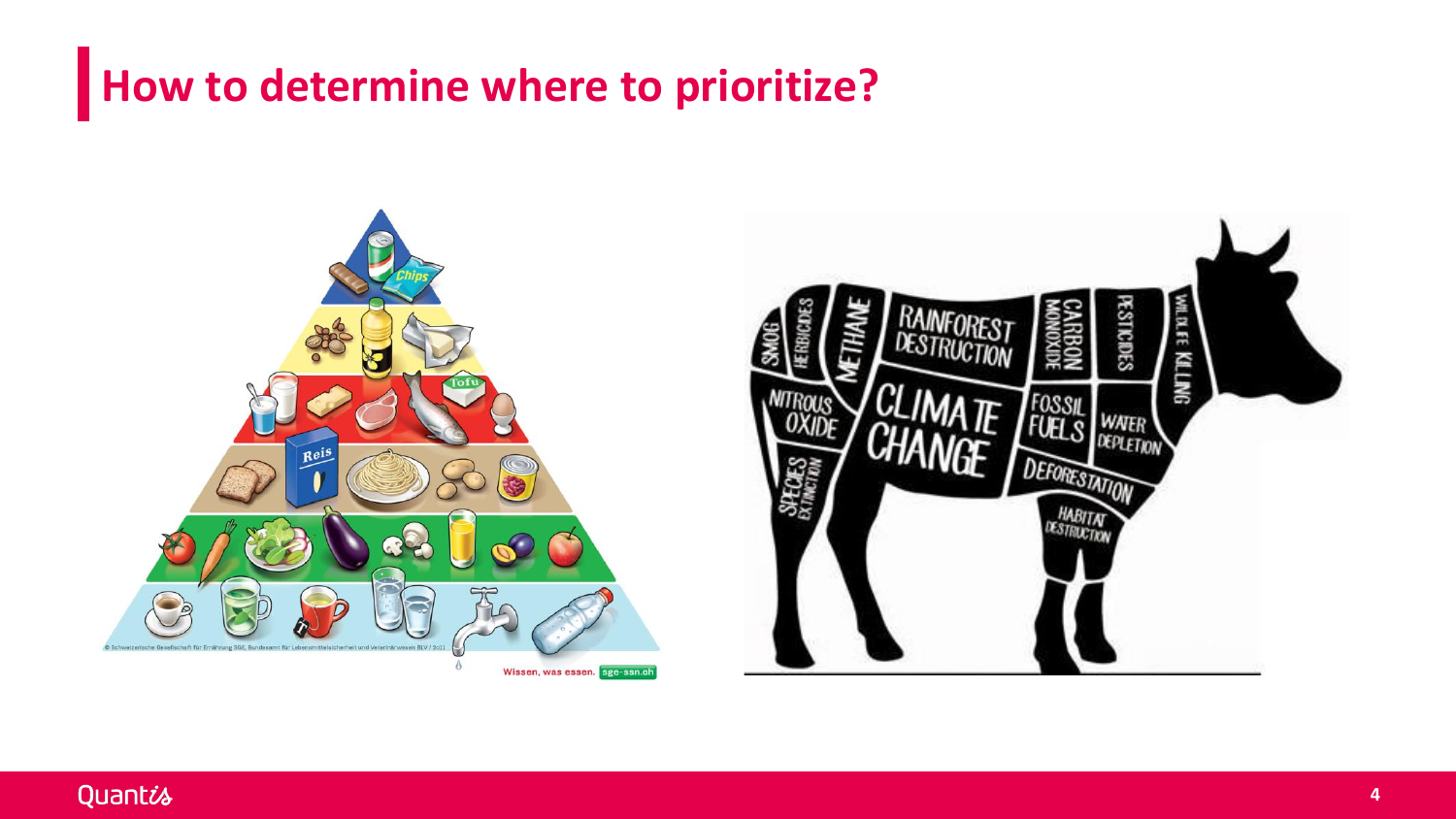## Aim to prioritize

#### **Towards Win-Win Policies for Healthy and Su Diets in Switzerland**

by LAIRER Alexi Ernstoff<sup>1,\*</sup> <sup>in</sup> C Katerina S. Stylianou <sup>2</sup> <sup>in</sup> C Marlyne Sahakian <sup>3</sup> <sup>in</sup>, C Lauren La Arnaud Dauriat <sup>1</sup> ⊠, tabastien Humbert <sup>1</sup> ⊠, Suren Erkman <sup>4</sup> ⊠ and Calivier Jolliet <sup>1,2</sup>



**Food Policies and Diet** Guest Editor:







https://www.mdpi.com/2072-6643/

Dr. Sara E. Benjamin-Neelon<br>Department of Health, Behavio

adine for manuscript<br>smissions:<br>**sed (30 September 2020)** 

Policy-based approaches to promote healthy eating and<br>improve dietary intake are becoming more common in a<br>number of countries, populations, and settings. For this<br>Special Issue, we seek papers examining food policies and<br> chronic diseases across the lifespan.

**Message from the Guest Editor** 

will interpret food policies and die ie will interpret bod policies and dietary behavior and beverage<br>ricularly characterized by constanting at the match of the characterized<br>interprets, packaging and below that the characterized by the constant<br>ricular distr ies may include laws, regulations, statutes, rules, a<br>formally adopted guidelines.

le welcome original research that fits broadly into the<br>lod policy and dietary behavior area. We will give ce to papers that describe prospective evalua f new policies. However, we welcome papers presenting new poicies, mowever, we welcome papers presentint<br>and from all study designs, including post-policy-on-<br>whiations, cross-sectional studies, modeling studies,<br>escriptive studies. We also welcome review articles at<br>tters to



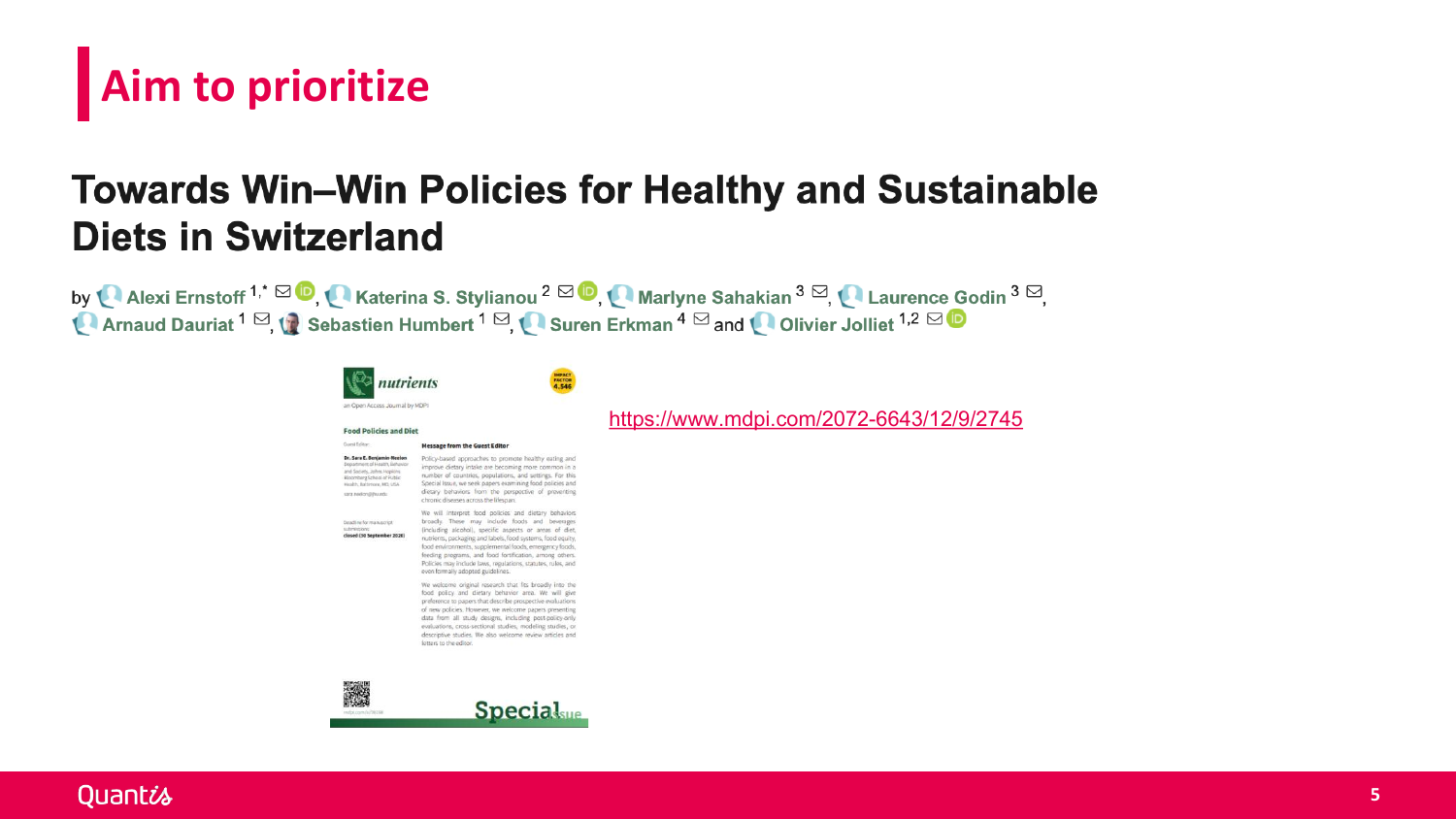### **Overview of results for climate change (Food)**



Quantis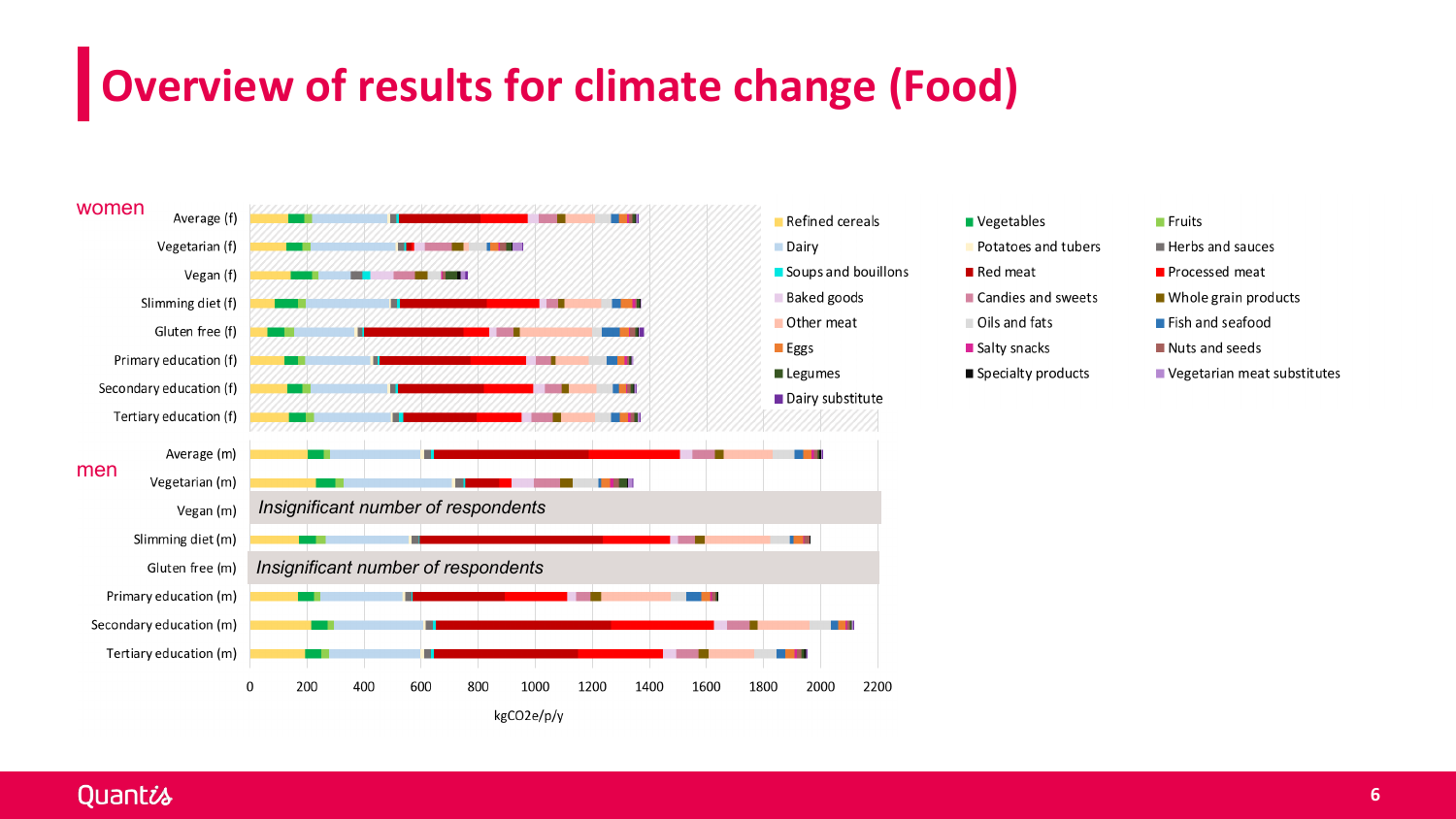### **Overview of results for climate change (Food)**



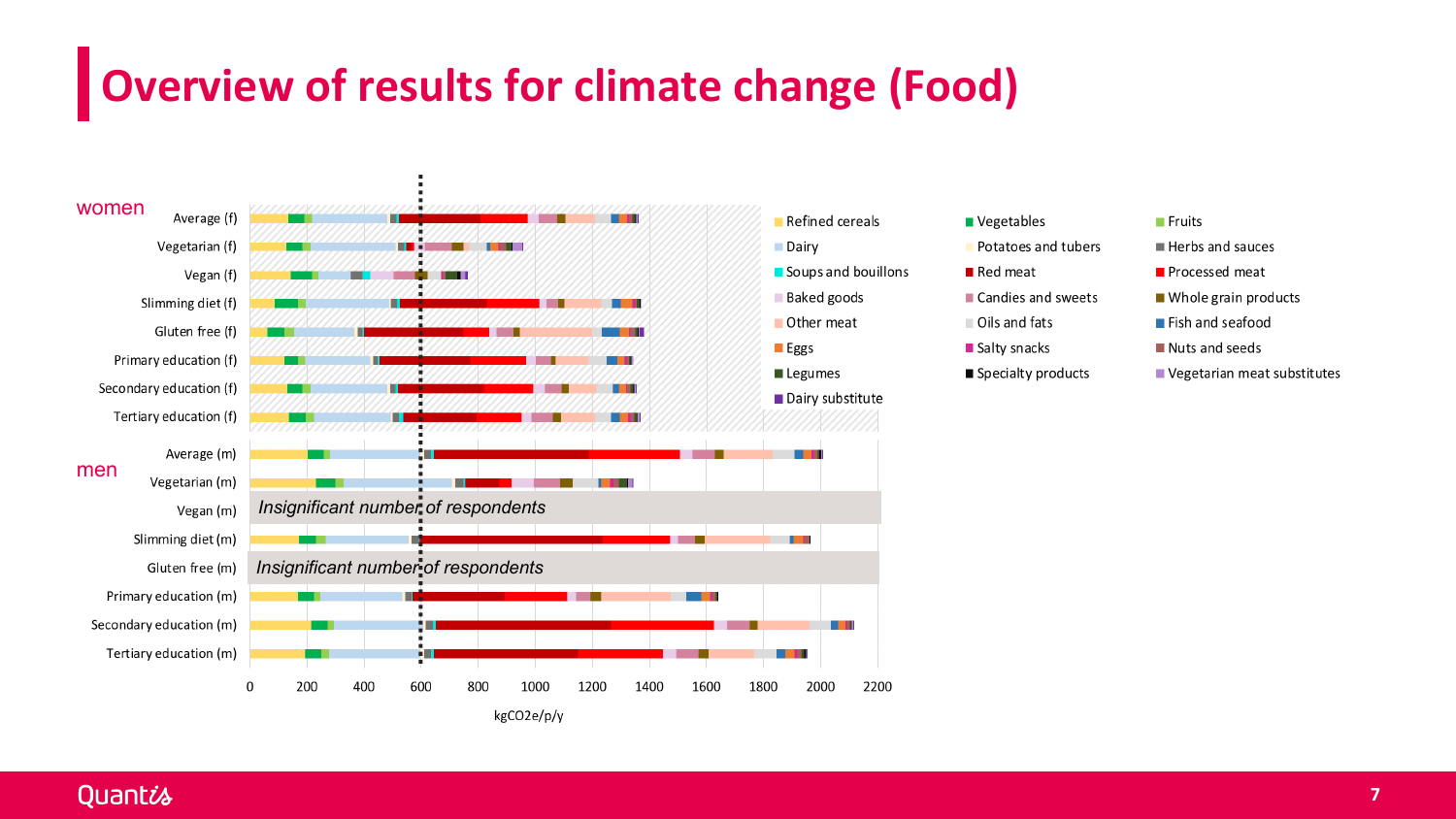#### **Overview of results for climate change (Food)**

Total per person carbon budget

https://www.bafu.admin.ch/bafu/en/home/topics/climate/in-brief.html

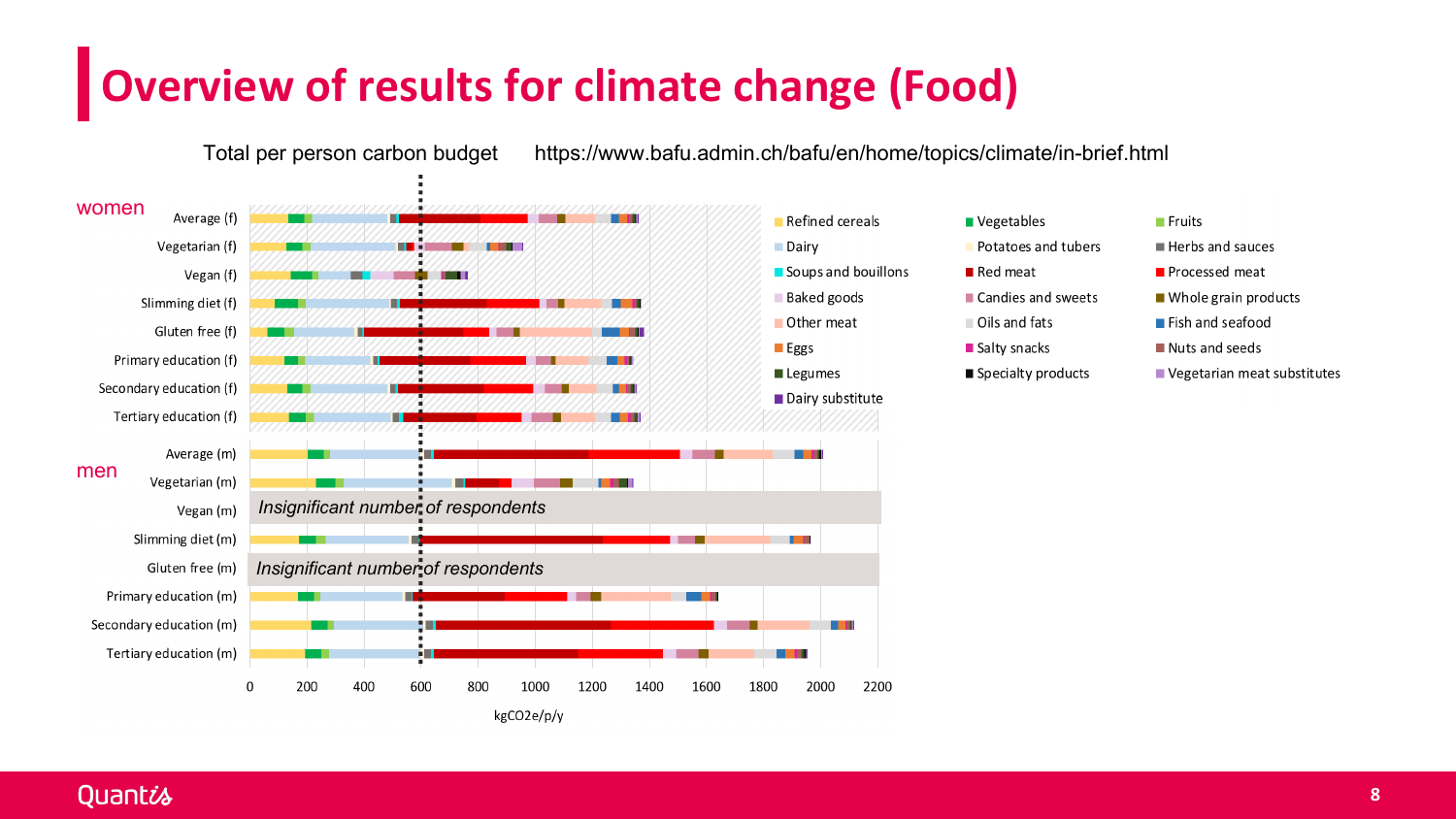### Overview of results for health impacts

women

men

Vegetarian (f) Vegan (f) Slimming diet (f) Gluten free (f) Primary education (f) Secondary education (f) Tertiary education (f) Average (m) Vegetarian (m) Vegan (m) Slimming diet (m) Gluten free (m) Primary education (m) Secondary education... Tertiary education (m)

Average (f)

----. . . . . Insignificant number of respondents . . . Insignificant number of respondents 100 200 0

µDALY/p/d

- Low whole grains
- High processed meat
- Low nuts & seeds
- Low vegetables
- Low fruits
- High alcohol
- Low legumes
- High saturated fat
- Low fiber (other sources)
- High sodium
- High sugary sweetened beverages
- Low polyunsaturated fatty acids
- Low seafood omega-3
- Low calcium
- $\equiv$  Low milk
- Low fiber f, v, w, I
- High red meat

#### Quantis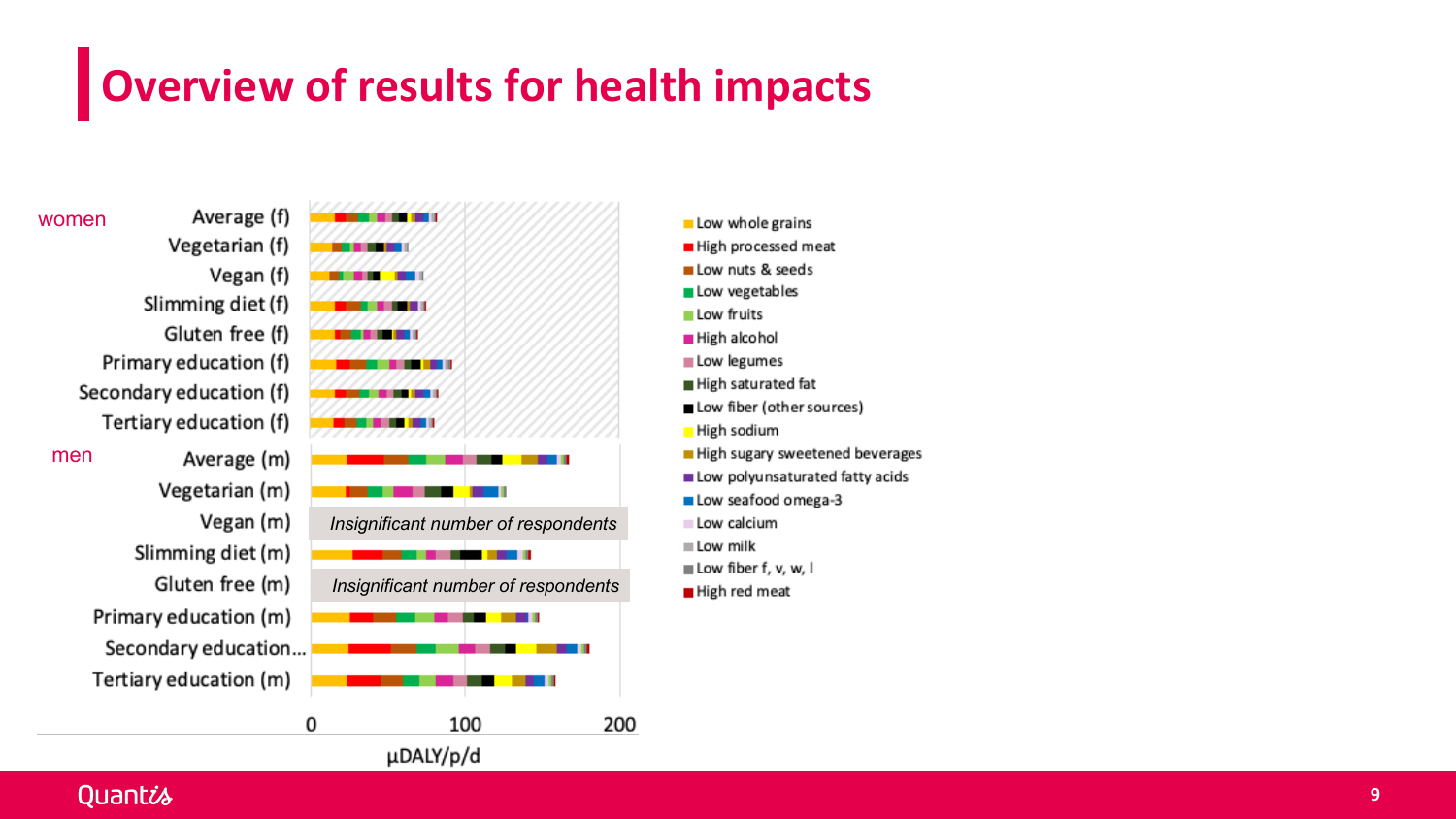### **Main findings & policy advice**

- **Swiss men** have high **animal product** consumption and **alcohol** consumption.
- **Whole grain consumption** is too low for the entire population.
- **All diets** have too high of greenhouse gas emission to be sustainable.



#### **How to change this?**

- Policies that decrease **agricultural production impacts.**
- The work by the sociologists show: **policies should take advantage of addressing social context of food choice** with respect to desire to eat local, differences between men and women, changes in life (ex: university, pregnancy, moving, marriage), and convenience (ex: healthy and sustainable food at the train station).